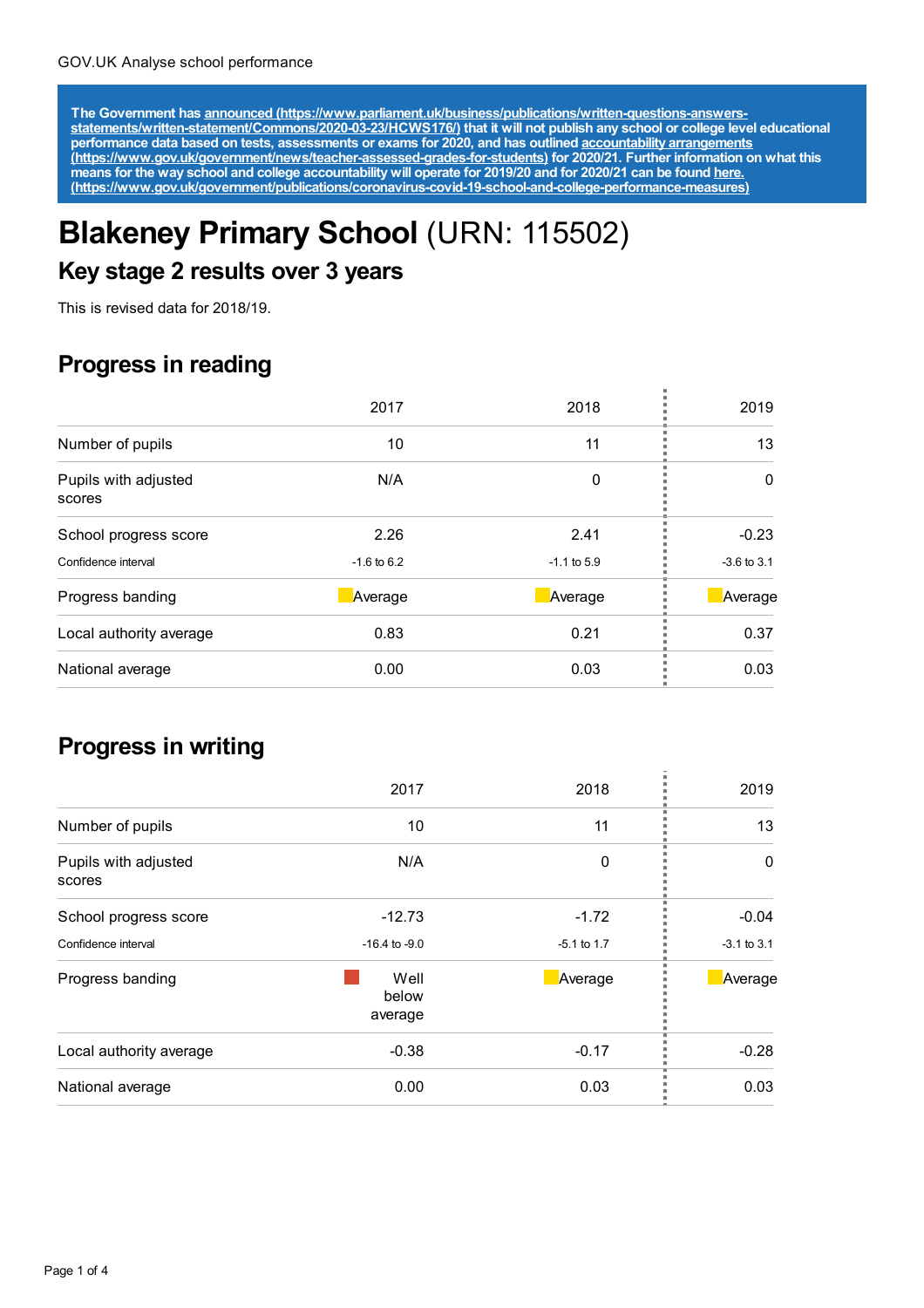## **Progress in maths**

|                                | 2017          | 2018          | 2019          |
|--------------------------------|---------------|---------------|---------------|
| Number of pupils               | 10            | 11            | 13            |
| Pupils with adjusted<br>scores | N/A           | 0             | 0             |
| School progress score          | 0.77          | $-1.85$       | $-2.45$       |
| Confidence interval            | $-2.7$ to 4.3 | $-5.1$ to 1.3 | $-5.4$ to 0.5 |
| Progress banding               | Average       | Average       | Average       |
| Local authority average        | 0.08          | $-0.36$       | $-0.23$       |
| National average               | 0.00          | 0.03          | 0.03          |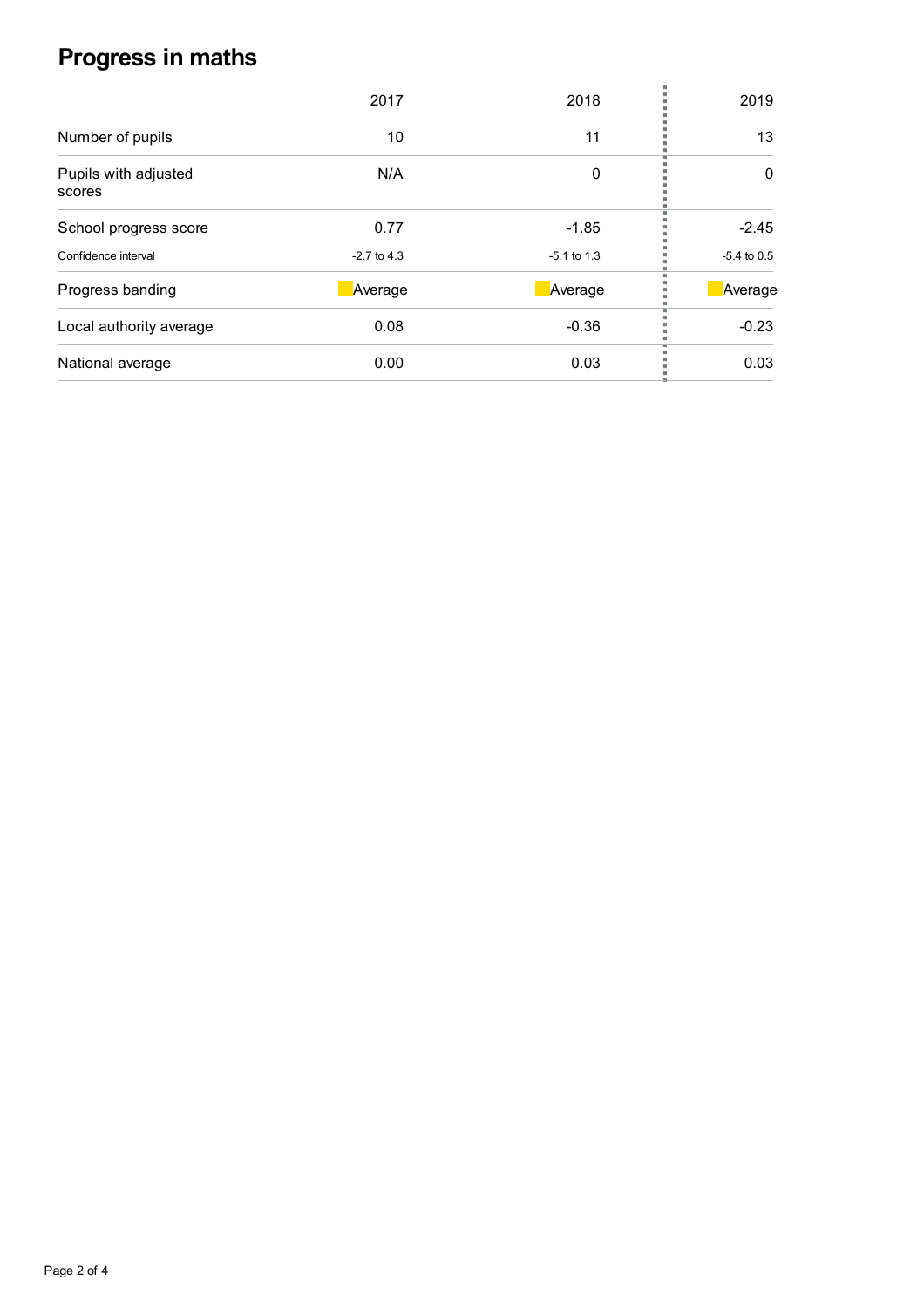## **Percentage of pupils achieving the expected standard or higher**

Number of pupils in 2017 = 10 Number of pupils in 2018 = 11 Number of pupils in 2019 = 15



### **Percentage of pupils achieving the higher standard**

Number of pupils in 2017 = 10 Number of pupils in 2018 = 11 Number of pupils in 2019 = 15